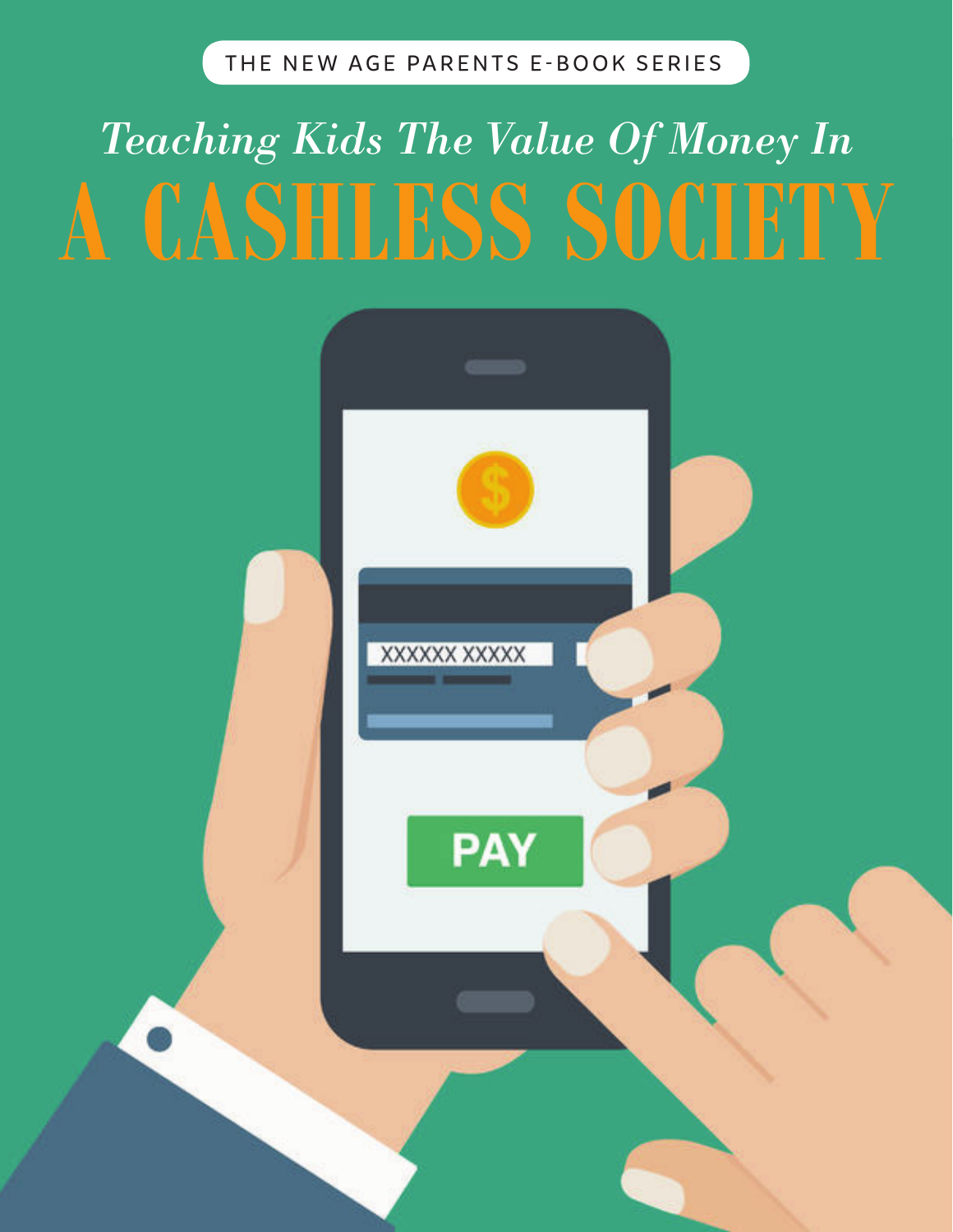### **The New Age Parents Team**

#### **Editor**

Michelle Ang

#### **Art Director**

Michelle Ang

#### **Marketing Head And Advertising Sales Director**

Elaine Lau

For advertising enquiries, email us at advertise@thenewageparents.com

#### **Web Development Director**

Seow Poh Heng

While every care is taken in the production of this E-book, the publisher, editor and its team assume no responsibility for any inaccuracies and omission, which might arise. Opinions by the editor, contributor and advertisers are not necessarily those of the publisher and the editor. The articles in this E-book are for references only.

#### This E-book series is sponsored by Jopez Academy.



Read other E-book series at www.thenewageparents.com/e-books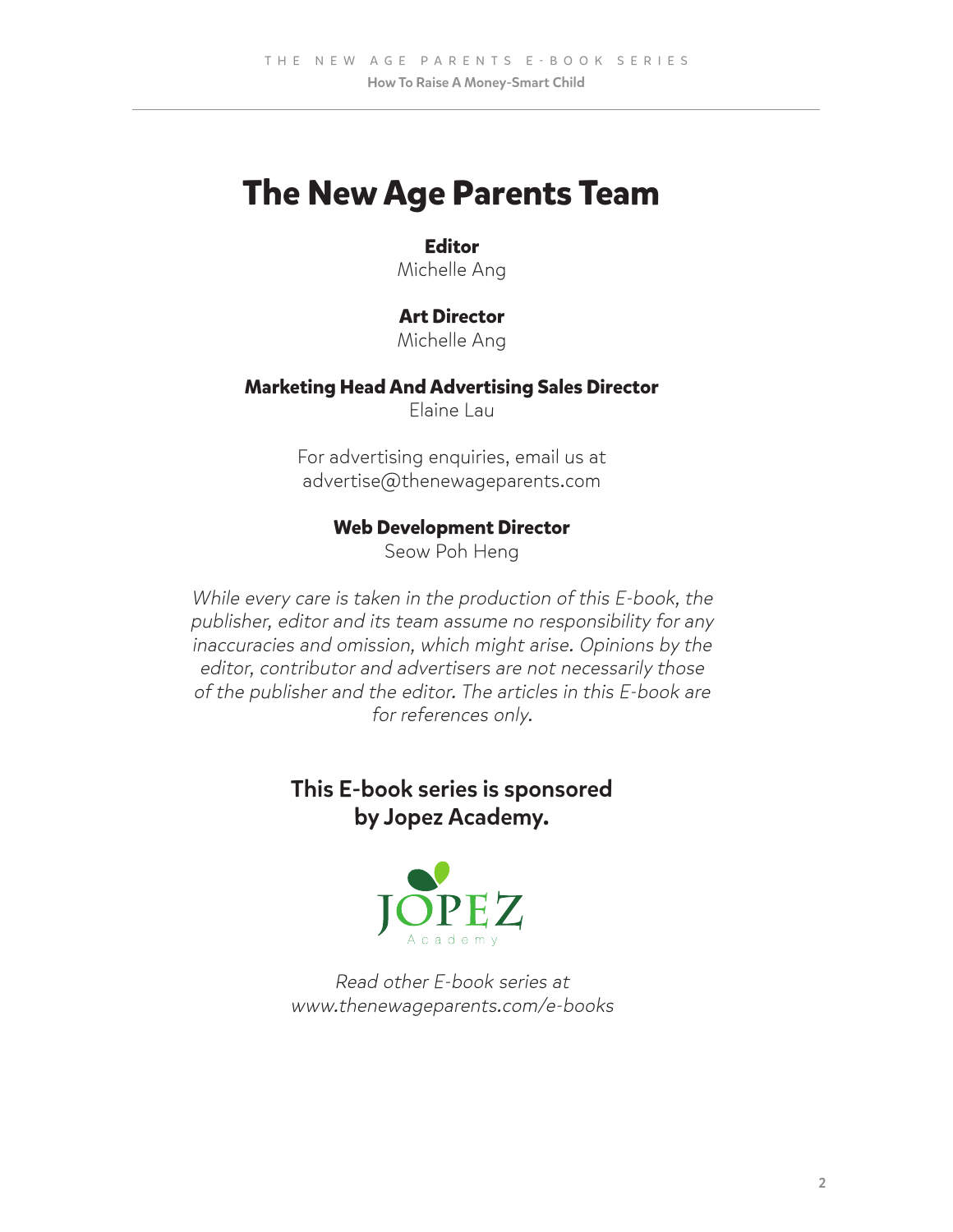## **5. How To Teach Kids About Money In A Cashless Society**



The concept of money is a means or medium of exchange. In ancient times, people use stones and seashells. Today, money transactions are becoming more and more virtual, with many cashless options available.

Will our children be able to make connections between virtual money and real money in a cashless society?

Ernest Tan, Founder and Director of Jopez Academy and author of 'Raising Financially Savvy Kids' shares 10 savvy tips.

#### **#1** TAKE AN ACTIVE ROLE

Parents need to step up to play an active role in making kids interested to learn about money. The fundamentals of teaching money are the same as teaching any topic. Think IVF: Children learn best when it is *interactive, visual* and *fun*.

#### **#2** MAKE IT VISUAL

Use the tangible to teach the intangible. Set up the Money Jar system.

You will need three jars for this. Categorise

them into 'Spend', 'Save' and 'Share'. Decorate the jars and personalise them. Get your kids involved and explain to them what the jars are for.

Always give your child's allowance in loose change so they know how to portion it from young. The proportion should be: 20% - Save Jar, 70% - Spend Jar, 10% - Share Jar.

#### **#3** WHEN IS THE BEST AGE TO START?

You can start even when your child is a toddler!

Encourage them to drop coins into a jar as a motor skill activity. Even though they may not understand their actions, you are creating an imprint through the physical act of dropping coins into their future Money Jars.

You can formally introduce the Money Jar System when your child is able to understand the concept of counting, and simple addition and subtraction.

Next, give them a small allowance each week to portion into their Money Jars.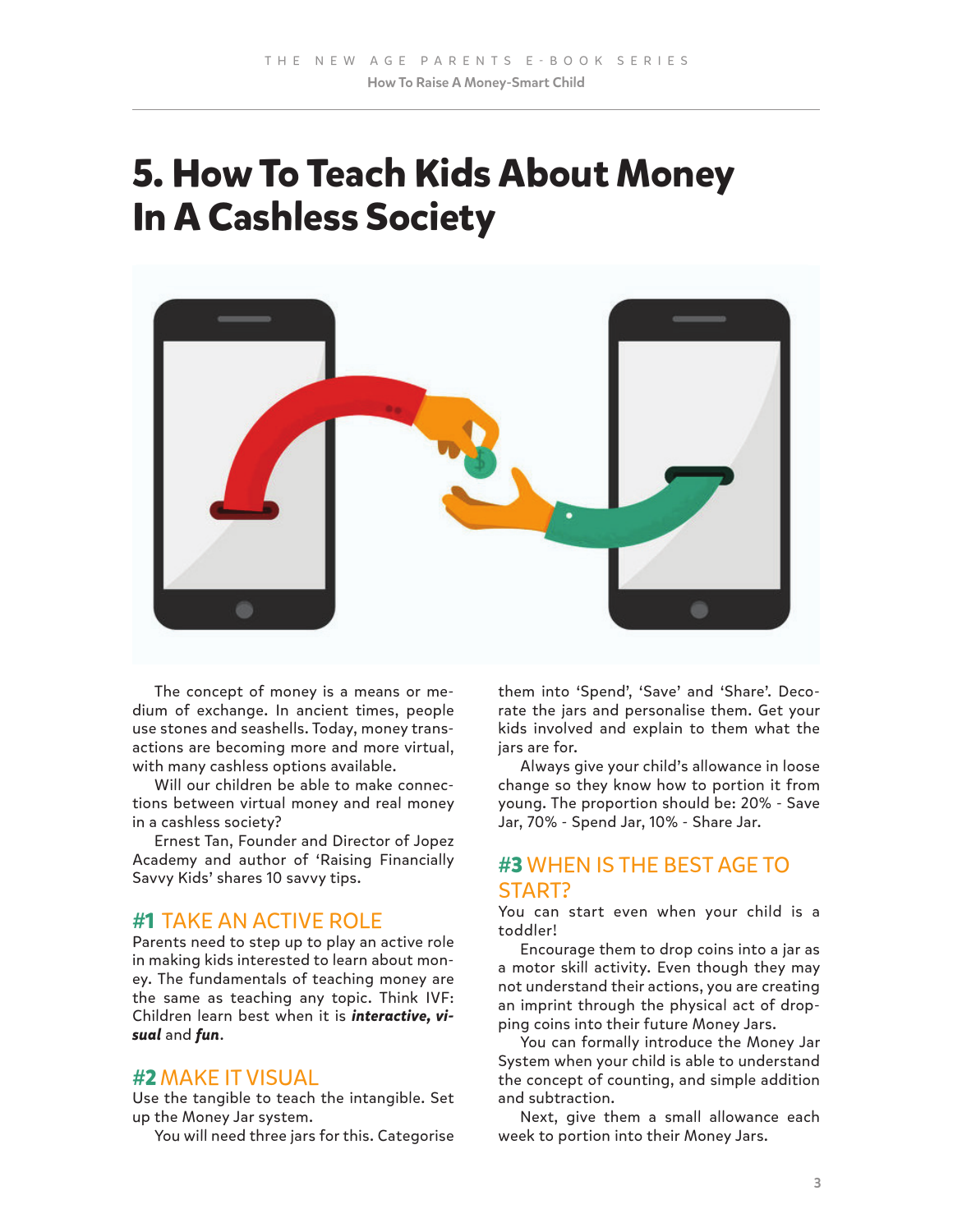How To Raise A Money-Smart Child

#### **#4** MAKE IT FUN

Role-play with your child.

Create a 'bank corner' in your child's room, where mummy or daddy is the 'banker'. Give them a 'bank book' (this can be a simple notebook) and help your child record any transactions made for each jar.

When they are old enough, encourage them to write on their own. This promotes literacy skills and exposes them to financial terms e.g. deposit, save, spend, invest and so forth.

#### **#5** WAYS TO ENCOURAGE CHILDREN TO SAVE

Encourage them to set goals for each jar e.g. \$5 in the Save Jar by the end of March.

To encourage children to save more, why not top up their savings amount with 'interest'? E.g. for every \$10 your child saves in the Save Jar, the bank (aka mummy or daddy) can top up another 20 cents into their Save Jar.

Or if you think your child has been saving well and disciplined with his spending, reward them by declaring a special 'Bank Anniversary Day' or 'Birthday Promotion'. E.g. for every \$5 in the Save Jar, your child gets an extra 10 cents.

During Christmas season, you can create your own family 'Charity Drive' day where you donate pre-loved items at home. E.g. for every pre-loved toy your child donates, they stand to receive a new toy from the 'bank' of a similar value.

Every year, print out their account statement and show them how much money they have accumulated over time. Just like adults, children love to see their accounts grow.

#### **#6** MAKE IT INTERACTIVE

Bring your child along to the bank or show them the process behind any online money transactions.

When you're showing them an online transaction, get them to make the final transaction by clicking or tapping on the 'confirm' or 'submit' button.

When you're creating a joint-account, bring them with you to the bank. You may even encourage them to speak with the bank teller on what they would like to do i.e. start a



joint-account with mummy or daddy.

When you're depositing their Chinese New Year ang pow money, bring them with you to the ATM machine. Get them to slot in their own money into the feeder.

Children learn more with your presence and when there is something or someone to interact with.

#### **#7** LEAD BY EXAMPLE

To encourage children to have a habit of giving back, adopt a beneficiary together as a family and pledge to donate a certain amount of money monthly, quarterly, bi-annually or annually.

Bring them along for food donation drives or spend a day with children with special needs or children from less privileged backgrounds.

Encourage them by doing it yourself. When you've made a donation, tell them about it and why you did it.

Get inspiration from government policies (i.e. Tax rebates, \$1-\$1 matching) and how the government encourages us to save and give. Adopt these ideas for your kids to spur them to save.

#### **#8** 'GRADUATING' TO A NEW SPEND JAR

If the Primary school your child is enrolled at adopts a cashless system, explain to them that money in their physical Spend Jar will be transferred to another 'Spend Jar', which is their smart watch or EZ link card.

This device (be it a card or watch) which holds 'invisible' money now becomes a new 'Spend Jar' for your child.

Your role is to play the middle person or